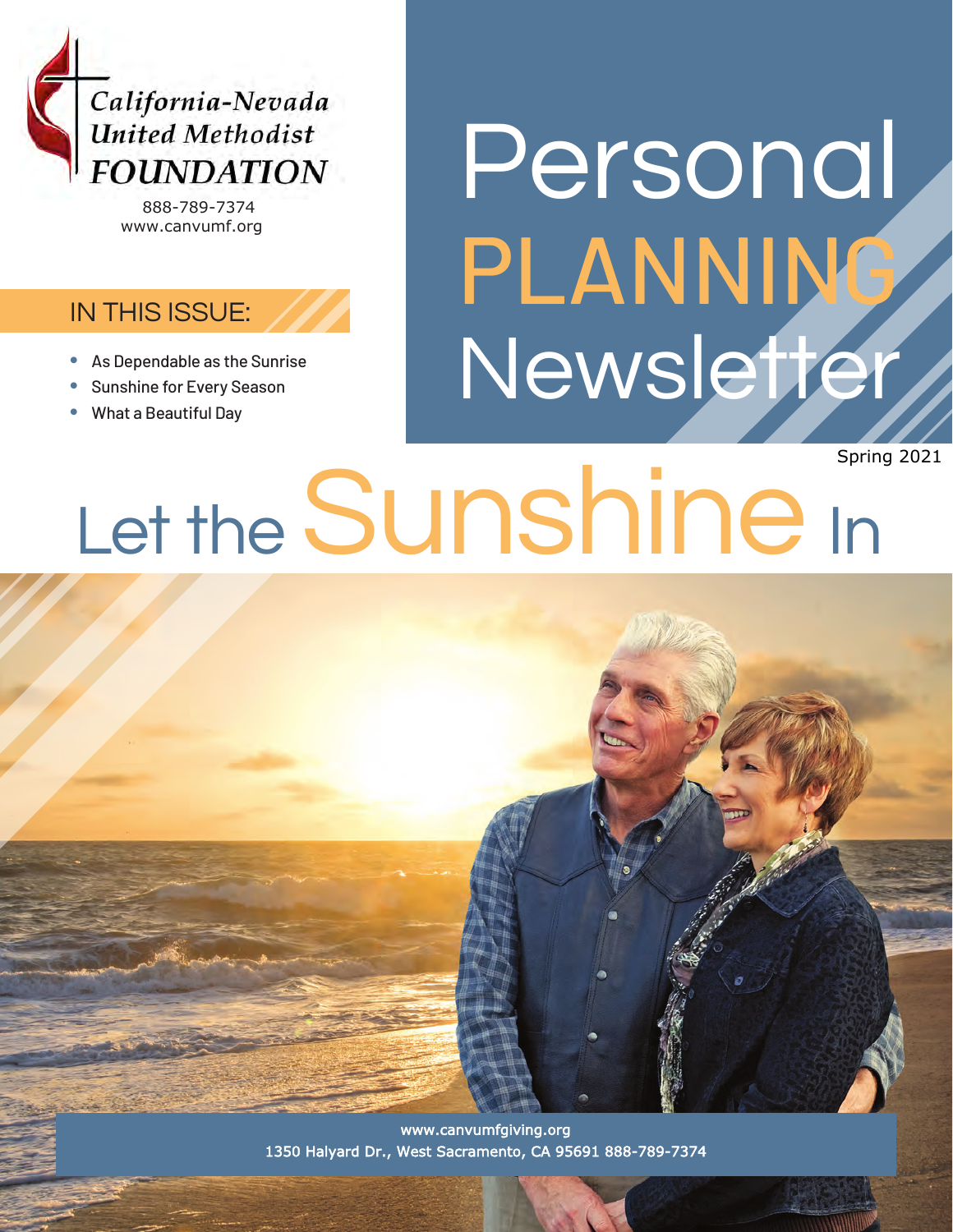### As Dependable as the Sunrise

There are few things in life as dependable as the sunrise. Did you know we can give you something that may be just as reliable and give you benefits today, tomorrow and the rest of your life? Let's shed some light on the amazing benefits of a charitable gift annuity. And like the sun rising each morning, your gift annuity payments will return to you day after day, year after year, your whole life.

Here is how it works.

- You fund a gift annuity by giving cash or transferring stock to us.
- We pay you back at a high fixed annual rate of your funding amount.
- You receive an incometax deduction this year.
- If funded with stock, you also receive capital gains benefits.

The payment you receive will never change no matter what the economy does, or how long you live.

Want some extra warmth with your gift annuity? Add a spouse or friend when you fund it, and the two-life payment will continue as long as either of you live. If you want a higher rate, you can delay the first payment and a great payment rate becomes greater.

If your life could use a little more sunshine, call or email us to learn how a gift annuity can fit into your plans. We can tell you your exact payment rate and tax benefits with no obligation, and of course, it is at no cost to you.

Would you like a little more reliability this year? Ask us about a charitable gift annuity.

You can't beat the predictable, reliable benefits of a gift annuity.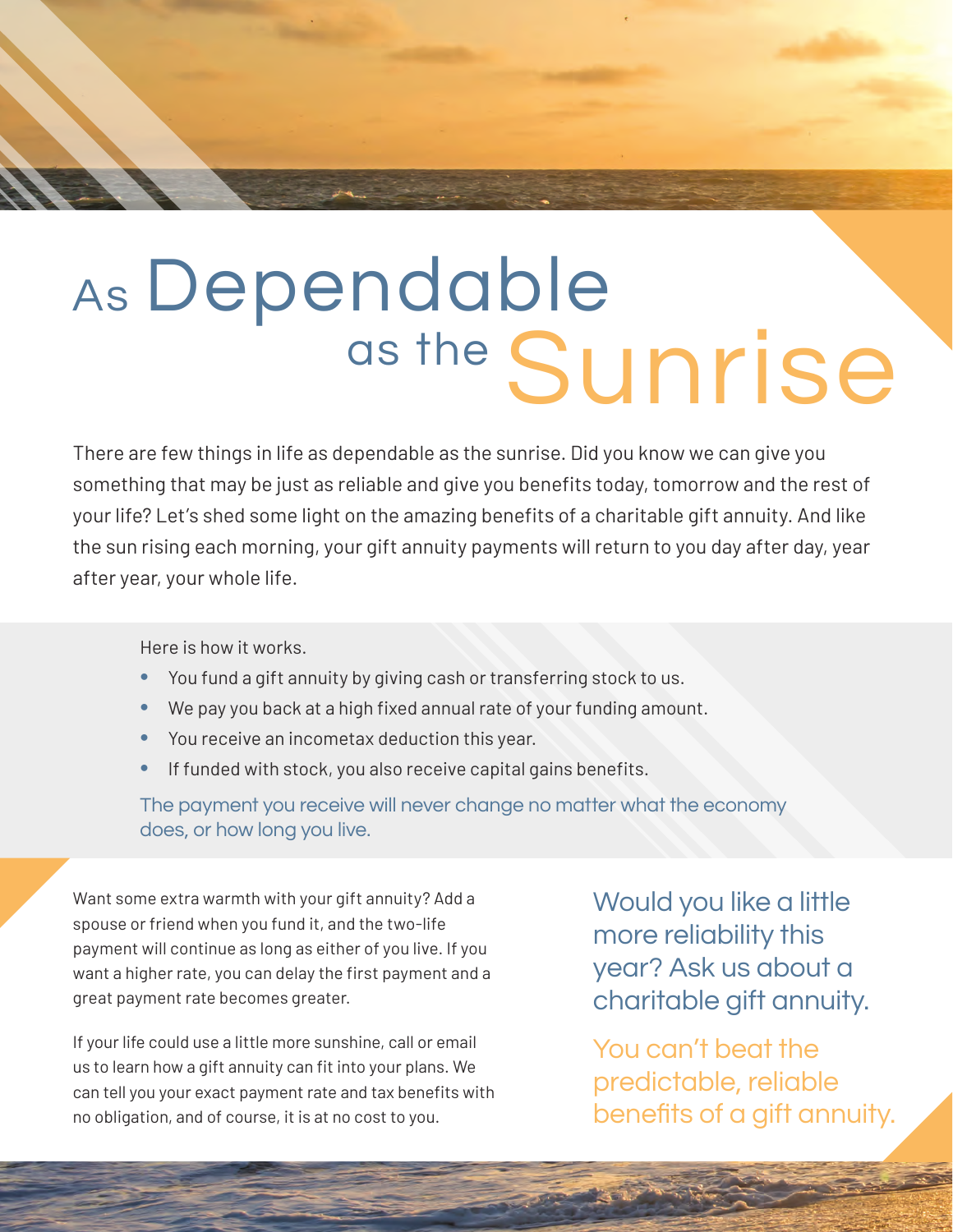# Sunshine for Every

The sun will rise 365 times this year. Each sunrise will be different but also the same. Some of those days will be holidays. Some, birthdays. Others will be days spent with friends, and some may be on a vacation. Yet it is always the same sun, always there to provide warmth and light.

As predictable as the sun rising, a good estate plan is there for you every day, ready for whatever happens.

If you do not have a plan, or it's been a few years since you've looked at the one you have, consider all the benefits that come from having a well-thought-out, current plan:

- You provide for your spouse, family and loved ones.
- You manage your hard-earned assets rather than them managing you.
- You maximize tax savings so you can direct more to those you love.

Best of all, when you have a plan, you have one thing that is as dependable as the sun climbing on the horizon: peace of mind. You can go to bed every night knowing you have done the right thing and no matter what happens, your plan will carry out your wishes tomorrow.

We have a free planning guide to give you a great start on creating or revising your plan. Enjoy the reliable, predictable peace of mind you so richly deserve. Don't be like many people who prefer to live in the dark and never plan.



Don't leave your family in the dark. Give them and you the light that comes from having a plan.